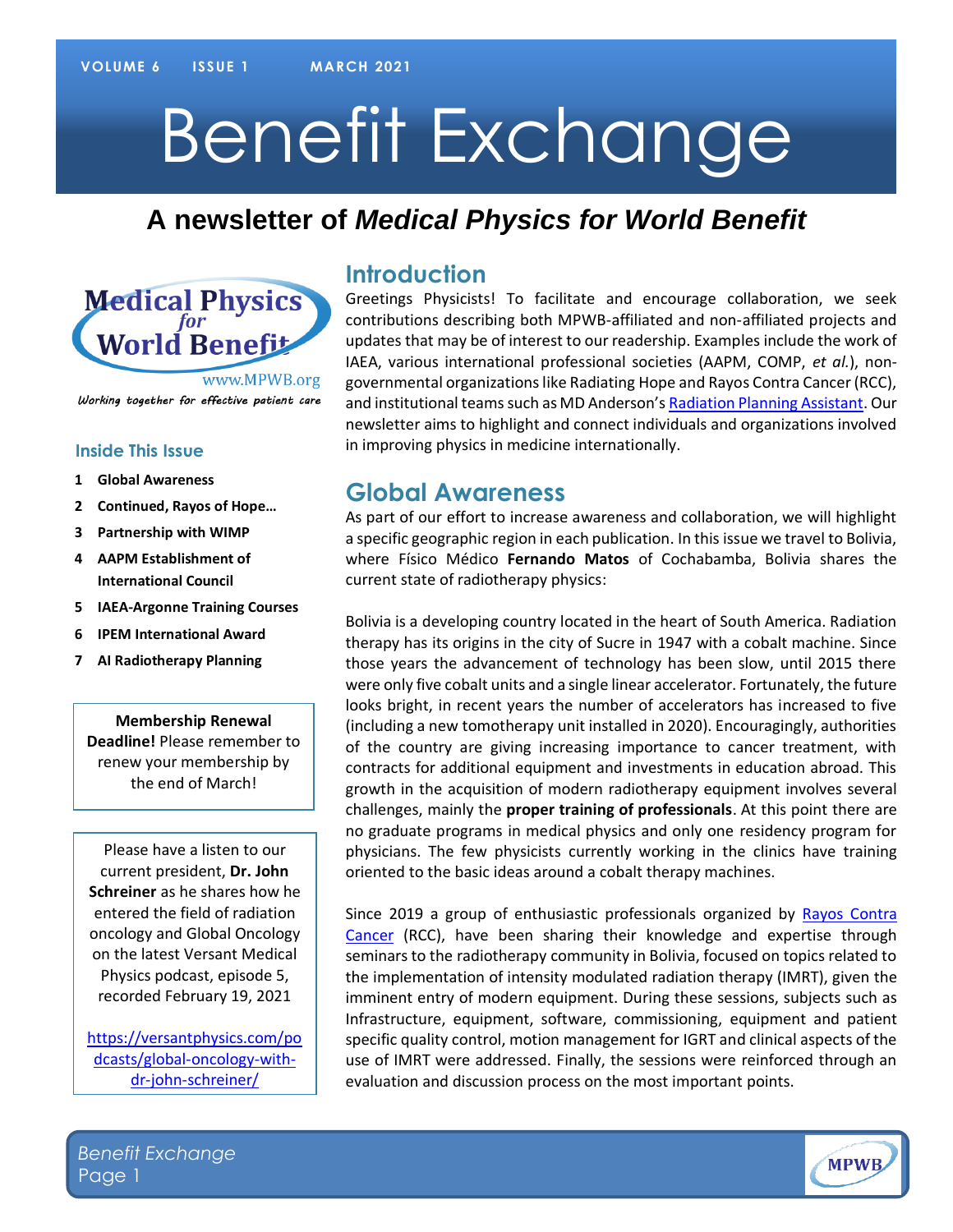#### **Continued, Rayos of Hope…**

Although it is clear that the goal of widespread treatment of patients with IMRT is still long and difficult, important milestones have been reached in the development of radiotherapy in Bolivia, both in the updating of local professionals and in the creation of links with professionals of other countries. We see the future with optimism because we know we are not alone. Our infinite thanks for the dedication and perseverance of the members of RCC an[d RadiatingHope](https://www.radiatinghope.org/) for providing momentum and encouragement to continue with these types of activities. Certain that their efforts are helping with the implementation of modern techniques for the benefit of cancer patients in Bolivia.





Top, screen capture of from the Rayos Contra Cancer Zoom-based IMRT lecture series

Left, **Eduard Coronado** performing acceptance tests on a the new tomotherapy unit at the Hospital De Clinicas in La Paz, Bolivia

Right, La Portada Municipal Hospital in La Paz, Bolivia marked its fourth anniversary on December 1<sup>st</sup>, by receiving a CT scanner donated by RadiatingHope



### **Partnership with Winter Institute of Medical Physics**

In 2021, we have formed a new partnership with the **[Winter Institute for Medical Physics](http://www.gowimp.org/)** (**WIMP**) to help realize a unique and stimulating program that has a truly global reach.

Started in 1979, the annual Winter Institute of Medical Physics meeting provides a unique environment for a diverse group of participants from academics, industry and clinics large and small to come together and share their ideas and work on a variety of topics in oncology, imaging, education and technology. The 2021 program included a dynamic mix of **on-line** presentations, poster sessions, discussions, and mentoring opportunities. Also several unique networking opportunities.

The focus of the meeting is **Worldwide Innovations in Medical Physics (WIMP @ WIMP 2021)** and showcased innovations in science, technology, and novel "global" approaches to teaching and training being investigated and developed by early career medical physicists.



To encourage the broadest possible participation in WIMP @ WIMP 2021, the program has been structured as an open worldwide scholarship competition. Up twenty (20) "forward looking" projects will be selected from submissions and awarded \$250 USD. These will be presented as full proposals during the meeting and up to eight (8) of these will be awarded \$1000 USD. The eight finalists will have opportunity to participate in a future in-person meeting.

**MPWB** is actively engaged with WIMP. **Jake Van Dyk**, founder, and former president of the Board is one of the four keynote speakers and will talk about global challenges and opportunities for mentorship in medical physics. Also, **Robert Jeraj**, another former MPWB Board member, will be involved in various WIMP @ WIMP 2021